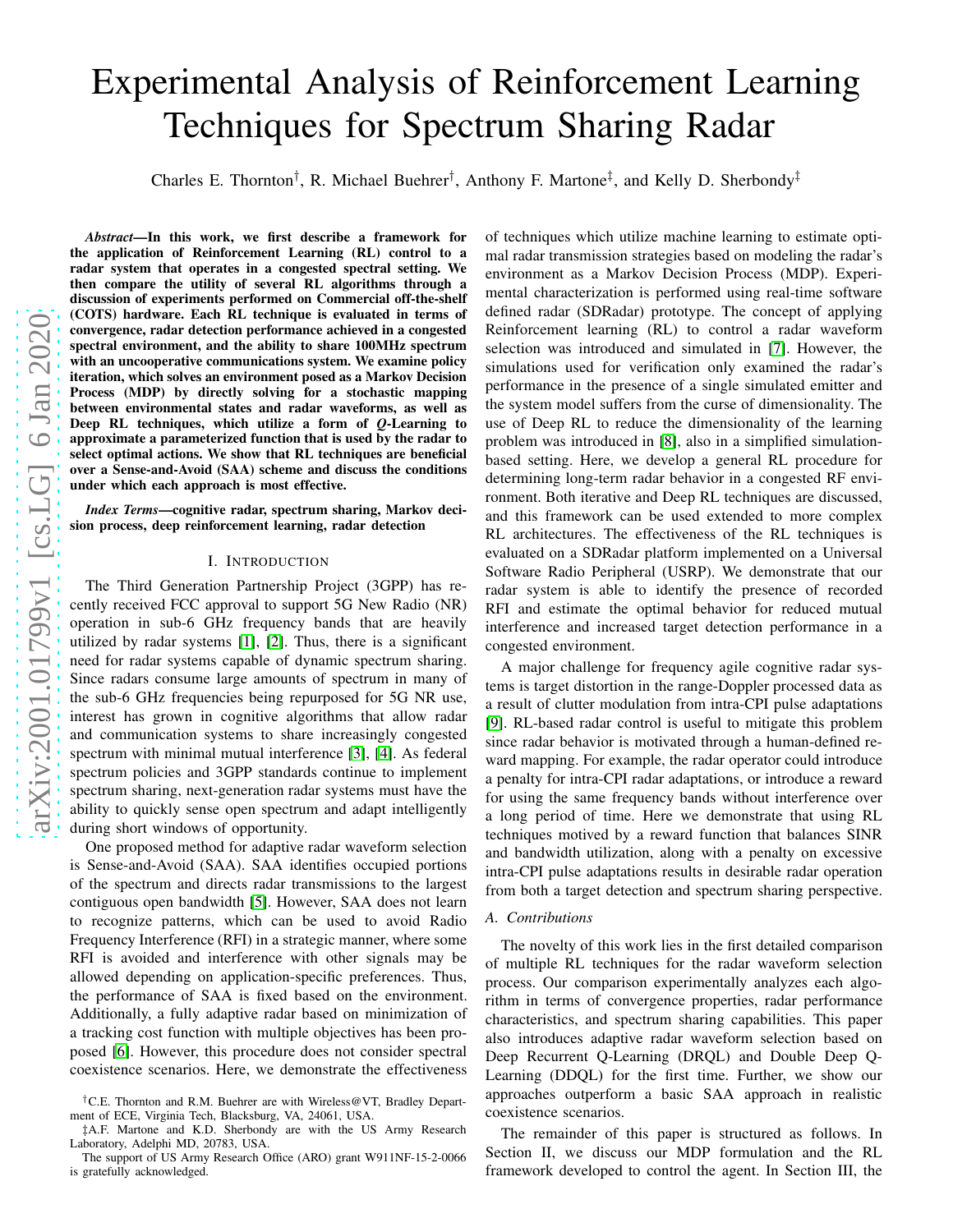SDRadar prototype system used for testing is described and our experimental procedure is outlined. In Section IV, results for convergence of learning, radar performance improvement, and spectrum sharing capabilities are discussed.

#### II. MDP ENVIRONMENT AND RL FRAMEWORK

The cognitive radar system described here models the radar waveform selection process as a MDP, which is a mathematical model for human decision making [\[10\]](#page-5-9). A visualization of the radar environment, which consists of the cognitive radar system, a point target, and a communications system, can be seen in Figure [1.](#page-1-0) The idea of using a MDP model for a radar environment is introduced in detail in [\[7\]](#page-5-6). Here, we briefly describe our system's MDP environmental model and proceed to a discussion of RL algorithms, which learn a mapping between environmental states and radar transmissions to optimize the radar's operation in a given environment.

A MDP is specified by the tuple  $[S, A, \Gamma, R, \gamma, \pi^*]$ . The state space  $S = \{s_1, s_2, \dots s_n\}$  is the complete set of possible environmental states the radar may experience. The action space  $A = \{a_1, a_2, \ldots a_n\}$  contains the set of all actions that the radar may take to transition between states. The transition probability function  $\Gamma(s, a, s')$  denotes the probability that the agent transitions from state  $s$  to  $s'$  while taking action a. Since spectrum observations do not tell us this information in advance, we estimate  $\Gamma$  using a frequentist approach.

Here, the state space consists of 100MHz spectrum split into five sub bands. At each time step  $t$ , the interference state  $s_t$  is expressed as a vector of binary values where zero designates an open channel and one denotes a channel occupied by the communications system. For example a state of  $s_t = [0, 0, 0, 1, 1]$  corresponds to interference power over threshold  $P_0$ , while the observed power in the left three bands is under  $P_0$  and are considered available for radar operation. The available actions consist of transmitting a linear frequency modulated (LFM) chirp waveform in any set of contiguous sub bands. In this case, the optimal action is to transmit in the left three bands, resulting in an action vector of  $a_t = [1, 1, 1, 0, 0]$ . While it would be desirable to split the spectrum into more than five sub bands, and therefore have more possible actions, this would exponentially increase the state space, which presents a dimensionality problem for the learning process. The total number of valid actions,  $N_A$ , given N sub bands, is

$$
N_A = \sum_{i=0}^{N} i = \frac{N(N+1)}{2},\tag{1}
$$

while the total number of interference states,  $N<sub>S</sub>$  for N subbands, where the past  $M$  states are considered is

$$
N_S = 2^{M*N}.\tag{2}
$$

The reward function is represented as  $R(s, a, s')$  and defines the reward the agent receives from transitioning from state  $s$  to  $s'$  by taking action  $a$ . The MDP is characterized by the unique choice of transition and reward functions. These rewards can take any numerical value and can correspond to a variety of results, allowing the system operator to define ideal behavior based on the desired application. Here, we choose primarily to balance a fundamental trade-off between bandwidth, SINR, and pulse adaptation. We highly value SINR from a detection standpoint, but also require that the radar use enough bandwidth to achieve sufficient range resolution for separation of nearby targets and tracking applications, as range resolution  $\Delta R \propto$ 



<span id="page-1-0"></span>Fig. 1. Model of the radar/cellular coexistence scheme. The radar sends and receives LFM chirp waveforms. The bandwidth and center frequency of the radar's waveform are modified based on behavior learned from the reinforcement learning process.

1/Bandwidth. While both SINR and bandwidth are desired, the radar must also limit intra-CPI adaptations to avoid target distortion. Rewards are used to leverage domain knowledge and thus can be modified to accommodate the specific RF scenario or radar application.

The discount factor is represented as  $\gamma \in [0,1]$  and defines the agent's emphasis on long term rewards. When  $\gamma$  is close to 1, the agent demonstrates a strong preference for long term rewards, and conversely prefers immediate rewards as  $\gamma \to 0$ . the MDP has been specified, we describe methods for finding solutions.

#### *A. Policy Iteration*

The first technique for solving the MDP discussed here is the policy iteration algorithm, which involves solving the MDP explicitly to find a policy,  $\pi$ , which maps states to actions. First, we define the well-known value function,  $V^{\pi}(s)$  that determines the agent's preference for state  $s$  while following policy  $\pi$ 

$$
V^{\pi}(s) = \mathbb{E}\bigg[\sum_{k=0}^{\infty} \gamma^k R_{t+k} \bigg| \pi, s_t = s\bigg],\tag{3}
$$

where  $\mathbb{E}[x]$  is the expectation of x and  $R_{t+k}$  is the reward obtained at time  $t + k$ .

The optimal policy,  $\pi^*(s)$ , is found by the value function  $V^{\pi^*}(s)$  where  $V^{\pi^*}(s) \geq V^{\pi}(s) \ \forall_{\pi,s}$ . This ensures that the agent receives the greatest expected reward for the given environment. The optimal policy  $\pi^*$  is then

$$
\pi^*(s) = \underset{\pi}{\arg\max} \ \mathbb{E}\bigg[\sum_{t=0}^{\infty} \gamma^t R(s_t) \bigg| \pi\bigg],\tag{4}
$$

where  $R(s_t)$  is the reward obtained from being in state  $s_t$ .

To solve for  $\pi^*$  we first update the policy  $\pi$  to maximize the expected utility of the subsequent state  $s'$ , which yields an updated policy  $\pi'(s)$ 

$$
\pi'(s) = \underset{a \in A}{\arg \max} \left[ \sum_{s' \in S} \Gamma(s, a, s') V^{\pi}(s') \right]. \tag{5}
$$

The updated value function  $V^{\pi'}(s)$  is then computed using (3) and the process repeats until the policy does not change and we reach stable solution  $\pi^*$ . This technique performs all learning during an offline training phase where the policy is developed. The radar then acts on the learned policy until it is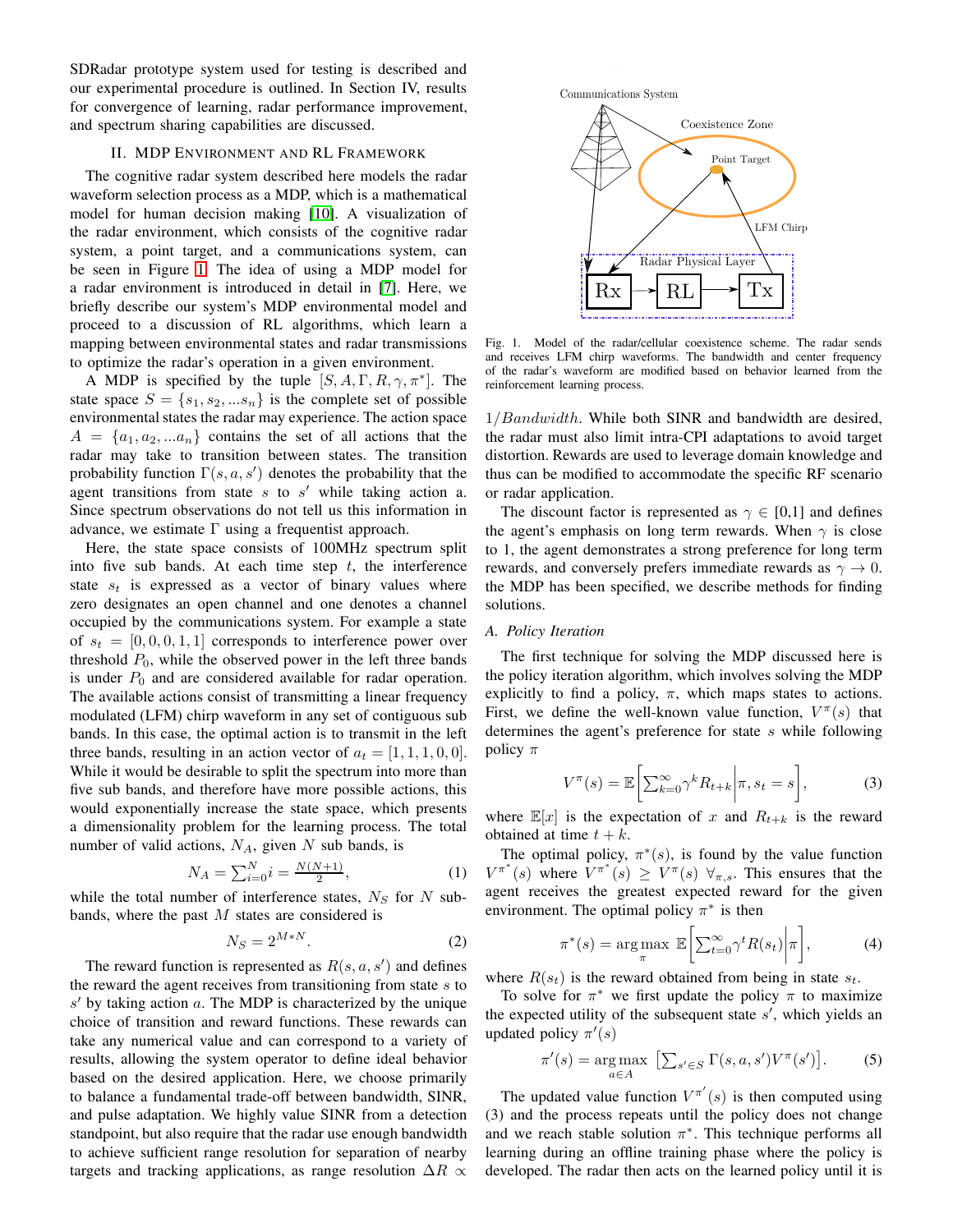re-trained.

# *B. Deep RL Methods*

To reduce the complexity of the RL problem, which requires large, sparse, transition and reward matrices in the policy iteration approach, we can also use Deep Learning techniques, which solve the underlying MDP via function approximation without explicitly solving (2). Here we base our approaches on the DQL algorithm, first described in [\[11\]](#page-5-10). Instead of computing  $\pi^*$  directly, which requires inversions of the reward and transition matrices, we estimate the *quality function*,  $Q^{\pi}(s, a)$ , which is similar to  $V^{\pi}(s)$  above and can be written as

$$
Q^{\pi}(s, a) = \mathbb{E}[R_t | s = s_t, a = a_t, \pi].
$$
 (6)

The goal of DQL is to directly approximate  $Q^*(s, a)$ , the function which maximizes the expected reward for all observed states. This is equivalent to taking the supremum over all possible  $\pi$ 

$$
Q^*(s, a) = \sup_{\pi} Q^{\pi}(s, a). \tag{7}
$$

The estimation of  $Q^*(s, a)$  is performed by training a deep neural network with Stochastic Gradient Descent (SGD) to update the network weights. Since function approximation in RL has traditionally yielded unstable or divergent results when a non-linear function approximator is used, the DQL approach uses two neural networks to stabilize the learning process. The additional network is known as a *target network*, which remains frozen for a large number of time steps and is updated gradually based on the estimation from a separate neural network which is updated on a much faster time scale. This allows for smooth function approximation in the presence of noisy measurements. The target values can be written as

$$
y = r + \gamma \arg \max_{a'} Q(s', a'; \theta_i^-), \tag{8}
$$

where  $\theta_i^-$  corresponds to the frozen target network's weights from the most recent update and  $r = R(s, a, s')$ . The loss function that we seek to minimize then varies over each iteration  $i$  and is expressed as

<span id="page-2-0"></span>
$$
L_i(\theta_i) = \mathbb{E}_{s,a,r,s'} [( \mathbb{E}_{s'}[y|s,a] - Q(s,a;\theta_i)^2 ) ]
$$
  
=  $\mathbb{E}_{s,a,r,s'} [(y - Q(s,a;\theta_i^2)] + \mathbb{E}_{s,a,r,s'} [\text{Var}_{s'}[y]],$  (9)

where the last term in Equation [9](#page-2-0) is the variance of the target network weights. Since the target network weights,  $\theta_i'$ , are frozen, they do not depend on the weights we are currently optimizing,  $\theta_i$ . Thus, this term can be ignored in practice. However, the loss function above involves taking an expectation over all  $(s, a, r, s')$  samples, which is impractical for real applications. To approximate this expectation, we use a technique called *experience replay*, which involves storing observed transitions,  $\phi(s, a, r, s')$ , in a memory bank,  $\chi(\phi)$ , and sampling random  $\phi \in \chi(\phi)$  with the goal of obtaining uncorrelated samples. The sampled transitions are then used to perform SGD updates. Since the distribution of radar behavior is averaged over many previous states, this technique allows for smooth function approximation and avoids divergence in the parameters [\[11\]](#page-5-10)

Using the sampled transitions, we arrive at the gradient update given by

$$
\theta_{s,a} = \theta_{s,a} - \alpha \frac{\partial L(\theta)}{\partial \theta_{s,a}}
$$

$$
= (1 - \alpha)\theta_{s,a} + \alpha(R(s,a,s')) + \gamma * \underset{a'}{\text{arg}\max} Q(s',a';\theta)) \tag{10}
$$

where  $\alpha$  is the learning rate, or step size, of the SGD algorithm.

The radar RL process consists of two phases, *offline learning* and *online learning*. During the offline learning phase the radar simulates random actions drawn from a uniform distribution over A. This phase allows the radar to explore the space of possible actions and update the network weights accordingly. However, the radar does not send waveforms during this phase. After the offline learning phase, the radar enters the online learning phase, during which the radar sends waveforms based on the  $Q^*(s, a)$  approximated during the offline learning phase. In addition to normal radar operation, the associated  $R(s, a, s')$ is calculated for every transmission and the network weights are updated via SGD after a fixed number of transmissions. While the radar is still able to learn during this phase, its exploration of the action space is more limited, since the current actions are guided by behavior learned during the offline phase.

In the RL literature, many extensions to the basic DQL algorithm have been proposed [\[12\]](#page-5-11). Here, we focus our discussion on two of the most prominent examples, Double Deep Q-Learning (DDQL) and Deep Recurrent Q-Learning (DRQL). The DDQL algorithm was proposed to mitigate upward bias in the approximation of  $Q^*(s, a)$ , which can be caused by estimation errors of any kind [\[13\]](#page-5-12). Estimation errors are inherent to large-scale learning problems and can be caused by environmental noise, non-stationarity, function approximation, and many other sources. DDQL minimizes upward bias by attempting to decouple action selection and action evaluation. This is done by evaluating an action using the online network, as in DQL, but using the target network to estimate the value of the the action. The target for DDQL is written as

$$
Y_{Double} = r + \gamma Q(s, \arg \max_{a} Q(s, a; \theta); \ \theta^{-}), \tag{11}
$$

while the target network update remains the same as in the case of DQL. This basic extension to DQL has been shown to reduce overoptimism when tested relative to DQL on deterministic video games.

Another DQL extension proposed is DRQL. This extension uses a recurrent Long Short-Term Memory (LSTM) to improve the DQL algorithm's performance when evaluated on MDPs that are not fully-observable [\[14\]](#page-5-13). A Partially Observable MDP (POMDP) is any MDP where the underlying state can not be directly observed, often due to limited availability of information or environmental noise. Since many real-world problems are partially observable, the Markovian property often doesn't hold in practice. DRQL attempts to mitigate the impact of partial observability with the addition of an LSTM unit, which uses feedback gates that can be used to remember values over arbitrary time intervals. LSTM can be used to resolve long-term dependencies by integrating information across frames. In order to capture time-dependence, DRQL performs SGD updates on samples of *episodes* of transitions,  $Ep = \{\phi_1, \phi_2, ..., \phi_q\},\$ as opposed to individual transitions  $\phi(s, a, r, s')$ . Episodes are sampled randomly from experience memory and updates proceed forward in time through the entire episode. For both DDQL and DRQL, the offline and online learning phases remain the same as in the case of DQL.

Now that we have discussed MDPs, policy iteration, and several Deep RL techniques, we proceed to an experimental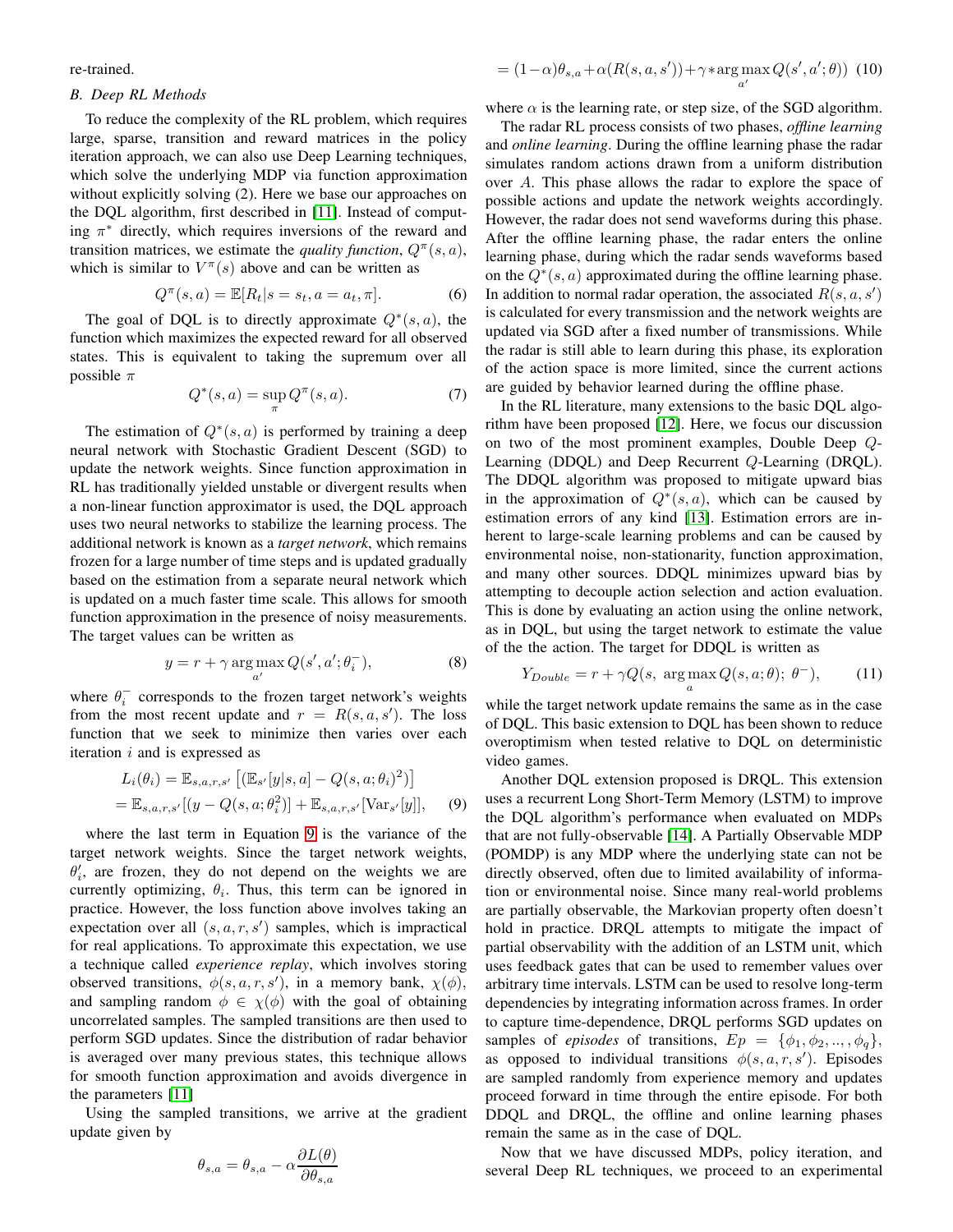

<span id="page-3-0"></span>Fig. 2. LEFT: Average reward for each RL technique during online evaluation following 200 training epochs in the presence of a LTE TDD communications signal. RIGHT: Average reward during each online epoch in the presence of a LTE FDD communication signal.

comparison of these techniques for control of a cognitive radar operating in a congested spectral setting.

# III. EXPERIMENTAL METHODS

To validate the utility of the RL techniques discussed above for cognitive radar applications, we present experimental results from a COTS implemented cognitive radar prototype. In these experiments, the radar operates in 100MHz of spectrum that must be shared with a communications system. We assume the communications system is non-cooperative and may also be frequency agile. Our COTS system consists of a USRP X310, which is controlled by a host PC and operates in a low-noise closed-loop system where interference is added via an Arbitrary Waveform Generator (AWG). The radar begins operation with a passive sensing period, where the interference and noise power in each of the five sub-bands is used to compile the state vector  $s_t$  at sensing time t. After the sensing period, the radar begins an offline training phase during which the observed state vectors are used to perform the RL offline learning process on the host PC. Once the offline learning phase has concluded, we begin an evaluation phase where the host PC selects appropriate LFM chirp waveforms to send based on the behavior learned during offline learning. If the approach used is a Deep RL technique, then every  $N_{online}$  states the radar updates its beliefs based on rewards obtained from analyzing the actions taken by the radar. To validate our system, we first demonstrate that the radar is able to learn a reward function that we believe will maximize radar performance. We then validate the merit of the RL process by examining the radar's performance in terms of target detection and spectrum sharing capabilities in the presence of LTE interference. In these experiments, we analyze both Time Division Duplexing (TDD) and Frequency Division Duplexing (FDD) coexistence scenarios.

## IV. EXPERIMENTAL RESULTS

First, we must define a reward function for the radar to learn. As discussed in Section II, the radar's actions must balance two priorities: avoiding interference with the communications system and utilizing the maximum available bandwidth. Additionally, we seek to minimize intra-CPI adaptations so that received radar pulses can be coherently processed. Thus, we use the following reward function  $R_t$ 

<span id="page-3-1"></span>
$$
R_t = R_t^+ + R_t^*,\tag{12}
$$

$$
R_t^+ = \begin{cases} -45(N_c) & \text{if } N_c \ge 1 \\ 10(N_{SB}-1) & \text{if } N_c = 0 \end{cases}, \qquad (13)
$$

and

where

$$
R_t^* = \begin{cases} 0 & \text{if } N_{WA} < 20 \\ -20 & \text{if } N_{WA} \ge 20 \end{cases}, \quad (14)
$$

where  $N_c$  is the number of collisions, or instances where the radar and communications system occupy the same subband,  $N_{SB}$  is the number of sub-bands used by the radar, and  $N_{WA}$  is the number of times the radar changes its waveform within a CPI of 1000 radar pulses. In the following results, the radar's performance will be evaluated in the presence of both recorded LTE TDD and FDD interference signals. The TDD interference operates in the second and third sub-bands, and different waveforms are utilized for the offline training and online evaluation phases respectively. The FDD interference operates in the second and third sub-bands during training, and the evaluation waveform operates in the first and second subbands.

# *A. Convergence of Learning*

To determine whether the radar RL techniques can learn desirable behavior from this reward function, the radar is trained and evaluated in an environment with recorded LTE interference. Figure [2](#page-3-0) shows the average reward of each RL algorithm during each epoch of evaluation in the presence of both TDD and FDD interference. The radar agents are trained for 200 epochs and evaluated for 200 additional epochs.

In the case of TDD RFI, we see that the policy iteration algorithm converges to a stable solution after the training period, but does not provide as high of an average reward as the Deep RL agents after the off-policy Deep RL agents perform online learning. This is to be expected, since the policy iteration technique only learns during the offline training phase. However, with the exception of DDQL, the Deep RL techniques also do not generalize to the test data immediately and require a period of online learning to converge to a stable solution for the new evaluation environment. Once the Deep RL agents have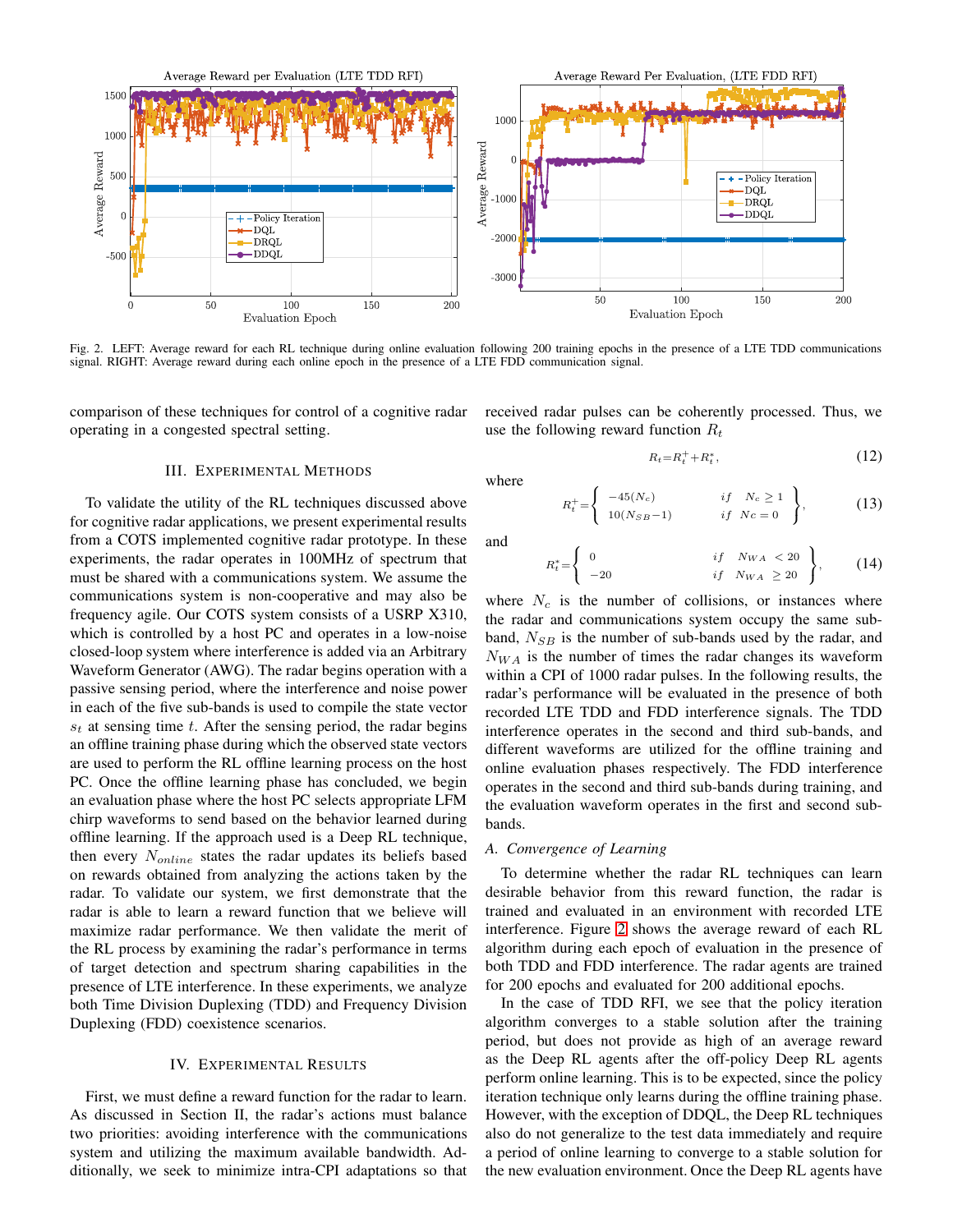

<span id="page-4-0"></span>Fig. 3. Reciever operating characteristic (ROC) curves for the reinforcement learning COTS radar prototype. Each algorithm attempts to maximize co-channel performance with LTE TDD (LEFT) and FDD (RIGHT) interferers.

converged, they are also subject to variability in performance. DQL demonstrates the highest degree of variability for the TDD interference, followed by DRQL, and finally DDQL where the performance remains relatively stable for the entire evaluation phase. Thus, we see that DDQL generalizes very well for this data and also provides a fairly stable solution upon convergence, indicating it has learned an effective strategy for achieving a high reward on average. However, if MDP-PI were trained on environment that is very similar to the evaluation data, it may scale better to the new environment while exhibiting no variability. However, since the evaluation waveform has a different temporal transmission scheme in this case, the lack of online training prevents the MDP from generalizing easily to new environments without additional training.

For the case of FDD RFI all techniques struggle to generalize to the evaluation waveform initially, since the frequency location has shifted as well as the transmission pattern. However, the Deep RL techniques once again achieve fairly stable solutions after the online learning period. Upon convergence, DRQL achieves a slighly higher average reward than DQL indicating that DRQL was able to learn the temporal dependencies slightly better, although both agents are subject to some variability. Although taking a few epochs to converge, DDQL reaches a stable solution with very little variability. After some time, the agent learns it can take a more favorable action and the average reward increases almost immediately, evidenced by the sudden jump at around 75 epochs. Towards the end of evaluation it appears that the agent learns an even more favorable action as the last three epochs show a higher average reward than the second stable solution. While DDQL takes the longest of all the algorithms to converge, it eventually reaches the best solution once again and demonstrates very little variability.

# *B. Radar Detection Performance*

While these RL techniques have demonstrated utility in maximizing the reward function given in [\(12\)](#page-3-1), we must confirm that learning this reward mapping translates to improved radar performance in congested spectrum. We first examine the effect of the RL process on the radar's target detection characteristics.

Figure [3](#page-4-0) shows Receiver Operating Characteristic (ROC) curves for COTS radar operation guided by each RL technique while an LTE TDD system operates in-band. The radar is training on a downlink reference measurement channel waveform and evaluated on a different TDD downlink waveform. The radar uses a PRI of  $409.6\mu S$  and a CPI consists of 1000 pulses. Each ROC curve corresponds to 500 CPIs of radar data, where each point consists of a different theoretical probability of false alarm  $P_{fa}$ . The theoretical probability of false alarm is used to analyze detection performance with the Cell Averaging Constant False Alarm Rate (CA-CFAR) algorithm. For every theoretical value of  $P_{fa}$ , the actual rate of false alarm and missed detections are calculated. These rates are computed from the following equations:

$$
PD \ \ Rate = 1 - \frac{1}{N} \sum_{j=1}^{N} MD_j,\tag{15}
$$

and

$$
FA \ Rate = \frac{1}{N \times N_p} \sum_{j=1}^{N} FA_j,
$$
 (16)

where N is the number of CPI's,  $N_p$  is the number of points in the 2D range-Doppler map,  $MD_j$  is the observed number of missed detections in CPI j, and  $FA_i$  is the observed number of false alarms in CPI  $j$ .

In Figure [3,](#page-4-0) we see the detection performance for the radar operation in TDD and FDD interference scenarios, where each RL technique is utilized as well as SAA. In the TDD interference scenario, SAA and policy iteration perform similarly. This is due to the large number of waveform adaptations both approaches utilize, as well as the lack of generalization inherent to the on-policy technique. The Deep RL techniques perform much better in the TDD scenario, noted by the shift of the ROC curves to the left, denoting a higher  $PD$  rate for a given  $FA$ rate. Among the Deep RL techniques, DDQL comes closest to the no RFI bound, but only provides a slight advantage over DQL and DRQL, which perform similarly in this scenario.

In the FDD scenario, we see that the policy iteration technique performs notably better than SAA, which can be attributed to the high number of waveform adaptations utilized by SAA. Once again, we see a significant improvement from the Deep RL techniques, which begin to approach the best case performance of no RFI. In the FDD scenario, DRQL performs slightly better than DQL and very similar to DDQL. This is in line with what we would expect, as Figure [2](#page-3-0) showed that DRQL receives a slightly higher average reward than DQL after the online training period and a similar average reward to DDQL.

# *C. Spectrum Sharing Performance*

We also evaluate the spectrum sharing capabilities of each approach in the presence of LTE TDD and FDD interferers. Coexistence capabilities will be examined in terms of the number of collisions, number of missed opportunities, and percentage of total transmissions where waveform adaptation